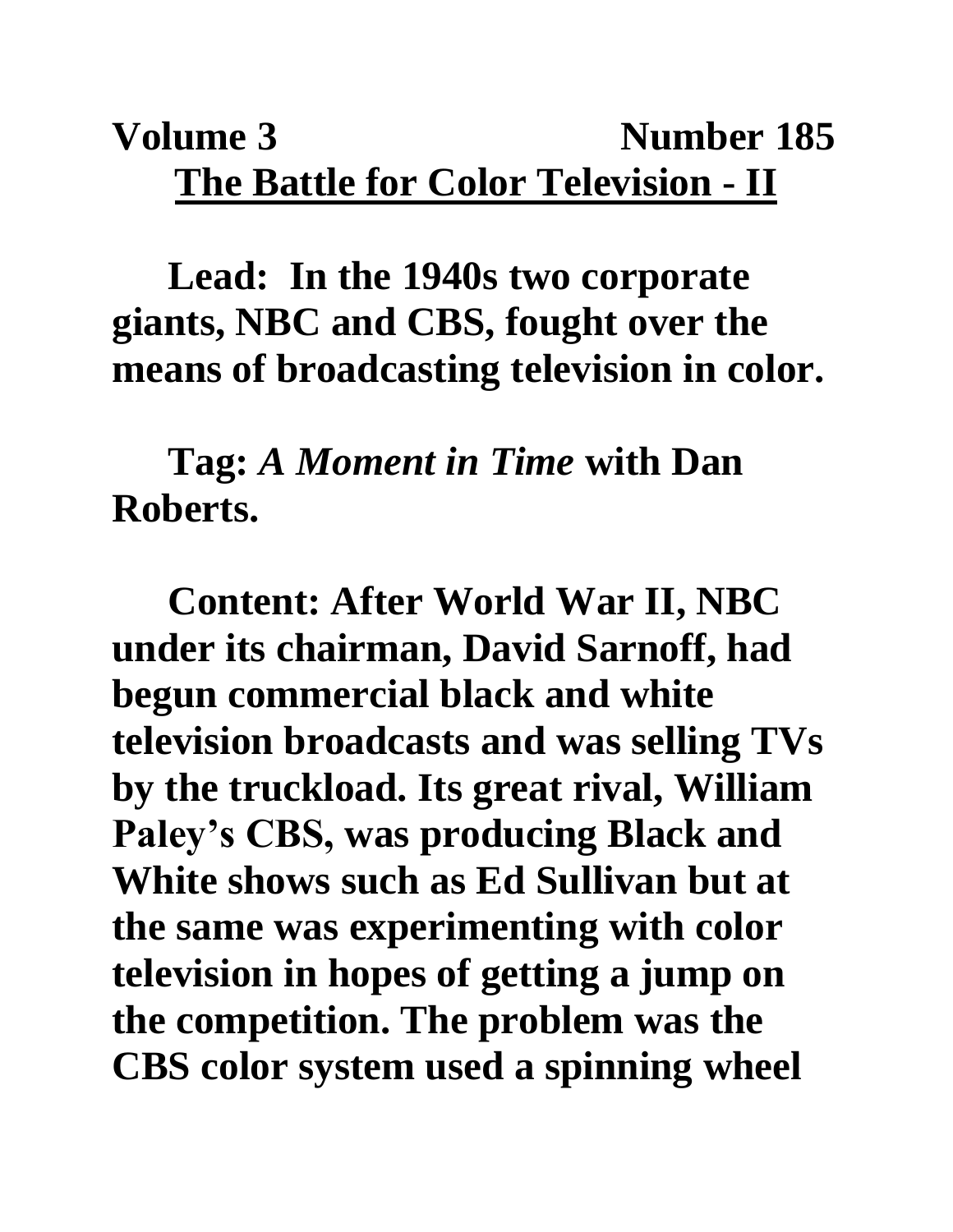**with color filters in the camera and in the TV set and produced a signal which could not be received by existing black and white TVs without a relatively expensive converter. Sarnoff had too many sets out there to give up his advantage and began a campaign to smear the CBS system. NBC was working on an all-electronic color system, without the cumbersome spinning wheels, but which they thought would not be ready for years. By 1950 CBS was ready and had applied to the Federal Communications Commission to designate its system as the only standard. Both sides were at it now. Secret meetings with congressmen, lobbying, accusations in the media. Millions were at stake. Finally, the FCC approved CBS color in October 1950 and the courts struck down NBC's court challenge. The problem was,**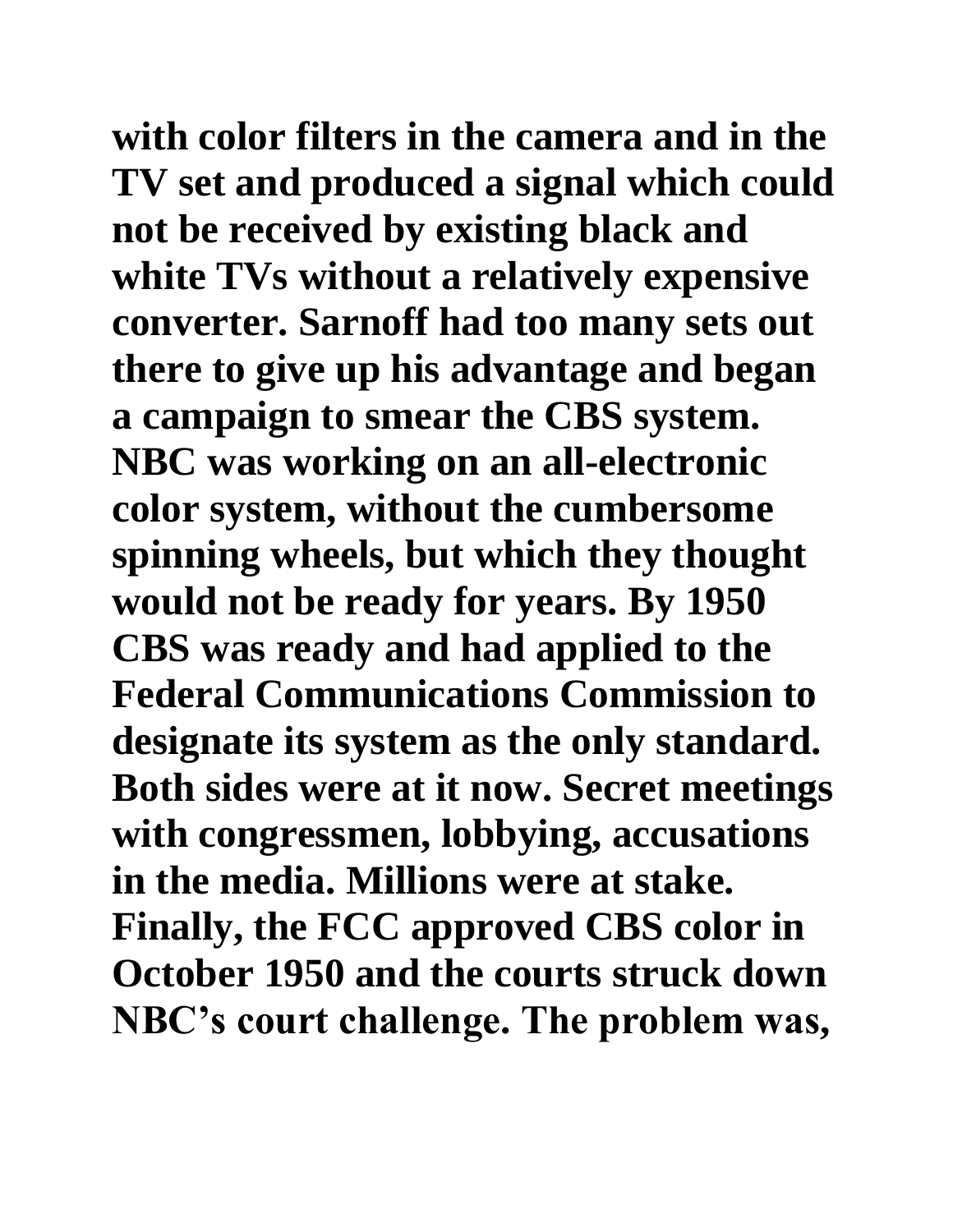**not a single CBS color set had been sold, just a lot of useless black and white sets.** 

**Sarnoff responded to this setback by whipping his scientists into action and within months had solved most of the basic problems of all-electronic color TV. The public resisted buying the CBS converters and soon CBS surrendered. It would still be 1954 before the first color sets went on the market. They cost \$1000 - more than a quarter of the average worker's salary - and NBC's parent company, RCA, didn't make a profit on color television until 1960, but the great battle over color TV was over. Sarnoff and NBC had won.**

**There is an interesting sideline to the story. By the late 1960s the RCA system was still very bulky. When NASA wanted**